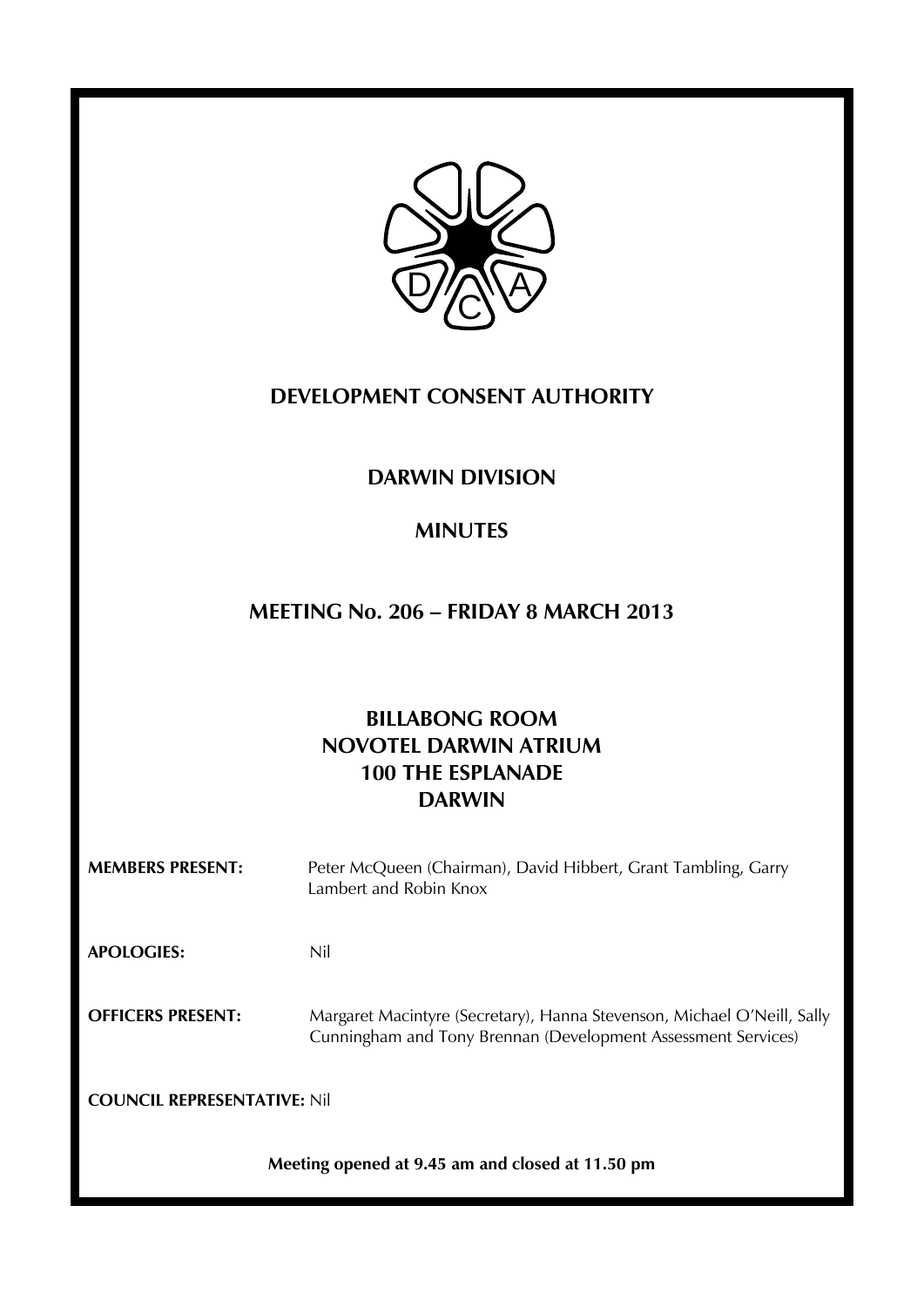**THE MINUTES RECORD OF THE EVIDENTIARY STAGE AND THE DELIBERATIVE STAGE ARE RECORDED SEPARATELY. THESE MINUTES RECORD THE DELIBERATIVE STAGE. THE TWO STAGES ARE GENERALLY HELD AT DIFFERENT TIMES DURING THE MEETING AND INVITEES ARE PRESENT FOR THE EVIDENTIARY STAGE ONLY.** 

## **ITEM 1 HOME OCCUPATION IN AN EXISTING SINGLE DWELLING (PERSONAL PA2013/0051 TRAINING) LOT 1396 (80) WULAGI CRESCENT, TOWN OF SANDERSON APPLICANT CAROL HANLEY**

DAS tabled an addendum – further comments from City of Darwin.

 Ms Carol Hanley attended and tabled five letters of support from adjoining neighbours.

**RESOLVED** That, the Development Consent Authority vary the requirements of Clause 7.10.7

**62/13** (Home Occupation) of the Northern Territory Planning Scheme, and pursuant to section 53(a) of the *Planning Act*, consent to the application to develop Lot 1396 (80) Wulagi Crescent, Town of Sanderson for the purpose of home occupation in an existing single dwelling (personal training), subject to the following conditions:

#### **CONDITION PRECEDENT**

- 1. Prior to the endorsement of plans, amended plans to the satisfaction of the consent authority must be submitted to and approved by the consent authority. When approved, the plans will be endorsed and will then form part of the permit. The plans must be generally in accordance with the plans and information submitted with the application but modified to include:
- a. A formalised schedule/time-table of training sessions consistent with those provided in the application, including the maximum number of clients nominated as 8 and limited to operating within the following times:
	- i. Monday, Tuesday, Wednesday and Thursday from 5pm to 7pm;
	- ii. Wednesday from 8.30am to 9.30am; and
	- iii. Saturdays (during dry season) from 8am to 9am.

## **GENERAL CONDITIONS**

- 2. The works carried out under this permit shall be in accordance with drawing numbers endorsed as forming part of this permit.
- 3. The use as shown on the endorsed plans must not be altered without the further consent of the consent authority.
- 4. The owner of the land must enter into agreements with the relevant authorities for the provision of water supply, drainage, sewerage facilities and electricity to the land shown on the endorsed plan in accordance with the authorities' requirements and relevant legislation at the time.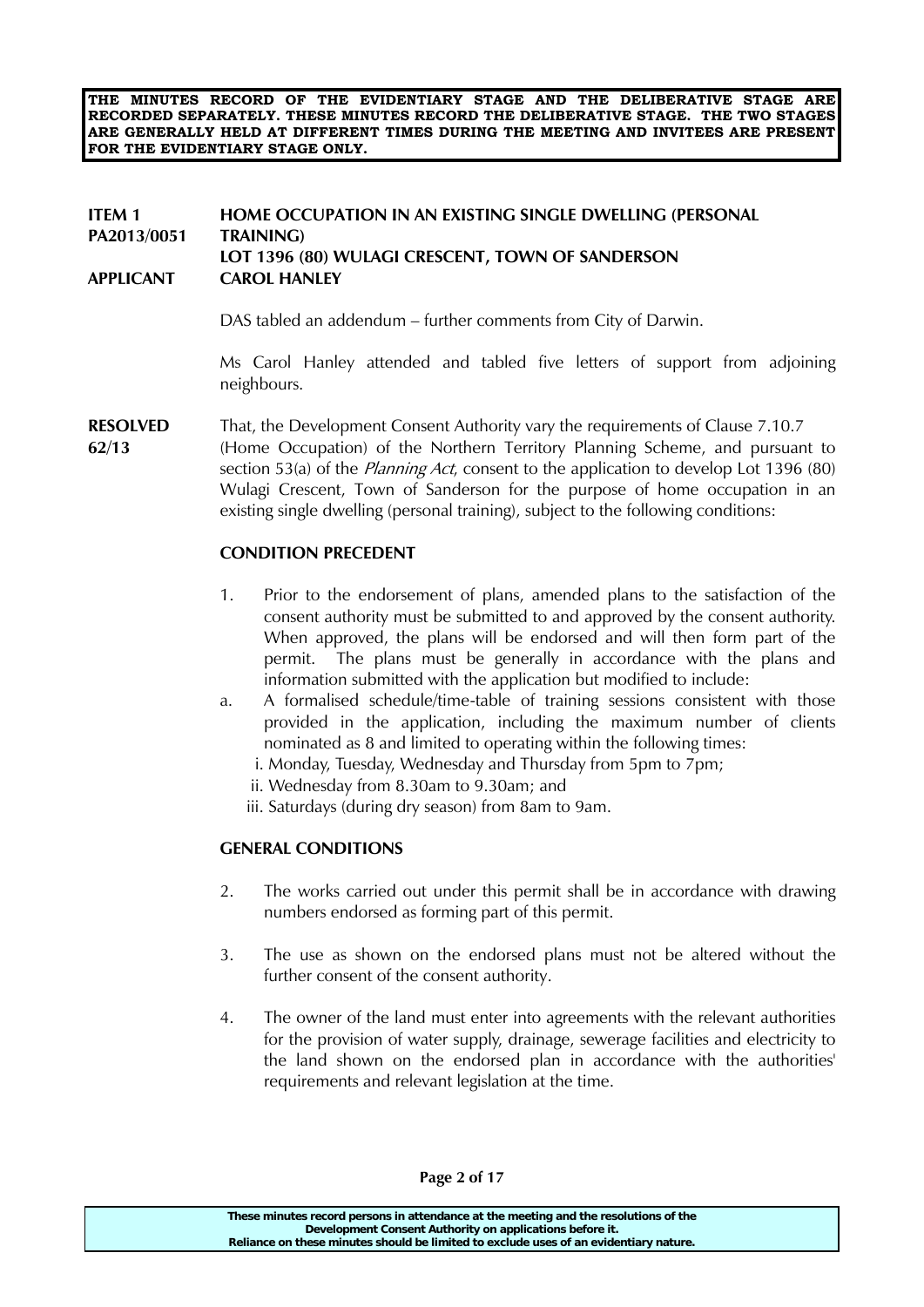- 5. Any developments on or adjacent to any easements on site shall be carried out to the requirements of the relevant service authority to the satisfaction of the consent authority.
- 6. No external sound amplification equipment or loud speakers are to be used for the purpose of announcement, broadcast, playing of music or similar purpose.
- 7. External lighting must be designed, baffled and located so as to prevent any adverse effect on adjoining land to the satisfaction of the consent authority.
- 8. No goods are to be stored or left exposed outside the building(s) so as to be visible from any public street

# **NOTES:**

- 1. Notwithstanding the approved plans, all signage is subject to City of Darwin approval, at no cost to Council.
- 2. The Power and Water Corporation advises that the Water and Sewer Services Development Section (landdevelopmentnorth@powerwater.com.au) and Power Network Engineering Section (powerconnections@powerwater.com.au) should be contacted via email a minimum of 1 month prior to construction works commencing in order to determine the Corporation's servicing requirements, and the need for upgrading of on-site and/or surrounding infrastructure.

# **REASONS FOR THE DECISION**

- 1. Pursuant to section 51(a) of the *Planning Act*, the authority must consider any planning scheme that applies to the land to which the application relates.
- The site is located within Zone SD (Single Dwelling) where the use of the land for the purpose of 'home occupation' is permitted without consent subject to compliance with the requirements of Clause 7.10.7. A variation to subclause 2(b) of Clause 7.10.7 is supported as the noncompliance represents only a minor deviation from the Scheme's requirements by exceeding the maximum area used for the home occupation by  $3.69m^2$  (total area  $33.69m^2$ ). Despite this noncompliance, the proposed use is still considered to be consistent with the definition of 'home occupation' (as defined in the Scheme) and the type of development expected in this zone given that it services the local neighbourhood by providing opportunities for residents to access the facilities provided. The non-compliance is minor and is not considered to impact on the amenity of the area. The noise and vehicle parking demand associated with the personal training business (as documented in the application) is not assessed as having the potential to unreasonably impact on the amenity of the area.
- **Page 3 of 17**  Provided that only the areas marked on the submitted plans are used for the personal training and the scale of the operations does not increase, no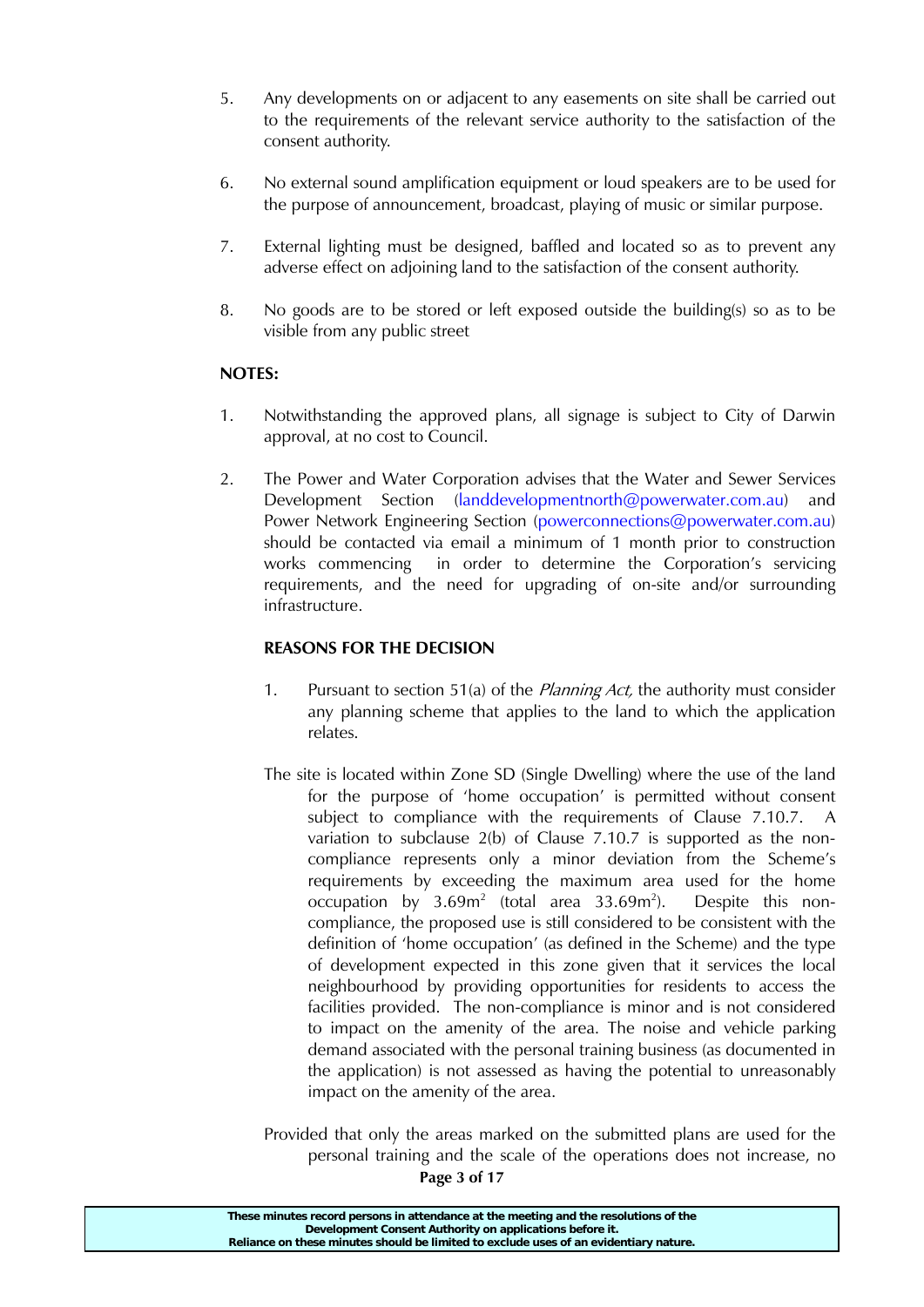significant impact on the existing or future amenity is anticipated. The recommended conditions of approval will also restrict the impact on surrounding residences by limiting the hours of operation and the number of clients on the site at any one time.

2. Pursuant to section 51(e) of the *Planning* Act, consideration has been given to the submission lodged under section 49 of the Act. The primary concerns raised included on-street parking and noise, are addressed through the limitation of session hours and client numbers and should result in a reasonable and appropriate amenity outcome.

**ACTION:** Notice of Determination

## **ITEM 2 SHADE SAIL ADDITION TO AN EXISTING MULTIPLE DWELLING WITH A PA2013/0069 REDUCED FRONT SETBACK (UNIT 2) LOT 1272 (10) BAROSSA STREET, TOWN OF DARWIN APPLICANT MAX INNES**

Mr Max Innes attended.

**RESOLVED** That, the Development Consent Authority vary the requirements of clause 7.3 **63/13** (Building Setbacks of Residential Buildings) of the Northern Territory Planning Scheme and, pursuant to section 53(a) of the *Planning Act*, consent to the application to develop Lot 1272 (10) Barossa Street, Town of Darwin for the purpose of a shade sail addition to an existing multiple dwelling with a reduced front setback (Unit 2), subject to the following conditions:

## **GENERAL CONDITIONS**

- 1. The works carried out under this permit shall be in accordance with the drawings numbered 2013/0069/1 and 2013/0069/2, endorsed as forming part of this permit.
- 2. Any developments on or adjacent to any easements on site shall be carried out to the requirements of the relevant service authority to the satisfaction of the consent authority.

# **NOTES:**

- 1. This development permit does not grant 'building approval' for the proposed structure. The Building Code of Australia requires that any structure within 900mm of a boundary meets minimum fire resistance level requirements, and accordingly you are advised to contact a registered private Building Certifier to ensure that you have attained all necessary approvals before commencing demolition or construction works.
- 2. The Power and Water Corporation advises that the Water and Sewer Services Development Section (landdevelopmentnorth@powerwater.com.au) and Power Network Engineering Section (powerconnections@powerwater.com.au) should be contacted via email a minimum of 1 month prior to construction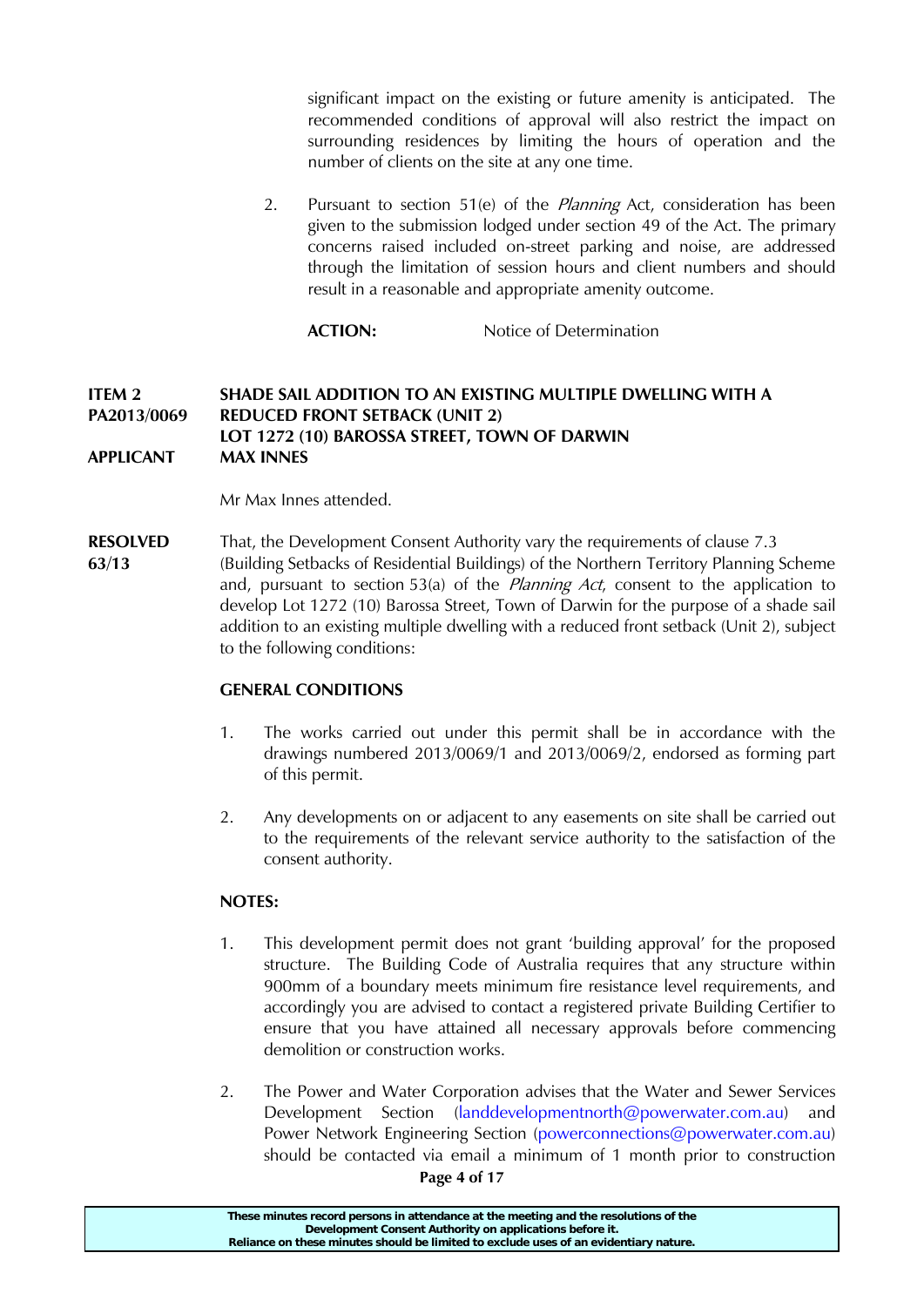works commencing in order to determine the servicing requirements of the Corporation, and the need for upgrading of on-site and/or surrounding infrastructure.

## **REASONS FOR THE DECISION**

- 1. The proposed development does not conflict with the primary purpose of zone MD (Multiple Dwelling Residential) in any way, which is to "provide for a range of housing options to a maximum height of two storeys above ground level". The works are considered to be appropriate to the site and be compatible with the streetscape and surrounding development.
- 2. A variation to clause 7.3 (Building Setbacks of Residential Buildings) of the Northern Territory Planning Scheme is supported as the open and lightweight nature of the structure mean that a front setback of 1m will still see it satisfy the purpose of this clause. Heavy landscaping exists to the front of units 1 and 3, and the shade sail will have minimal impact on the streetscape or existing built form. The sail and associated support columns, which form the only element of the structure of any noticeable mass and have a measured width of just 0.15m, will be approximately 15m from the boundary with either of the neighbouring lots, which, when coupled with the effect of the dense vegetation over this and other properties in the vicinity, will mean that the visual impact is negligible. The shade sail will not result in any overlooking impacts and will have no noticeable impacts on breeze penetration to the existing building or surrounding premises.

**ACTION:** Notice of Consent and Development Permit

**ITEM 3 SINGLE DWELLING WITH A REDUCED SIDE SETBACK AND REDUCED PRIVATE PA2013/0022 OPEN SPACE AREA FROM THOSE REQUIRED IN ZONE SD20 (SPECIFIC USE DARWIN NO. 20) LOT 7724 (36) RUDDICK CIRCUIT, TOWN OF DARWIN APPLICANT ALAN BUSH** 

The applicant sent his apologies as he is unable to attend as he is overseas.

**RESOLVED** That, the Development Consent Authority vary the requirements of Zone **S**D20 **64/13** (Specific Use Darwin No. 20) and 7.5 (Private Open Space) of the Northern Territory Planning Scheme, and pursuant to section 53(a) of the *Planning Act*, consent to the application to develop Lot 7724 (36) Ruddick Circuit, Town of Darwin for the purpose of a single dwelling with a reduced side setback and a reduced private open space area from those required in Zone **S**D20 (Specific Use Darwin No. 20), subject to the following conditions:

## **CONDITION PRECEDENT**

1. Prior to the commencement of works, a schematic plan demonstrating the onsite collection of stormwater and its discharge into the local stormwater drainage system shall be submitted to and approved by the City of Darwin, to

**Page 5 of 17**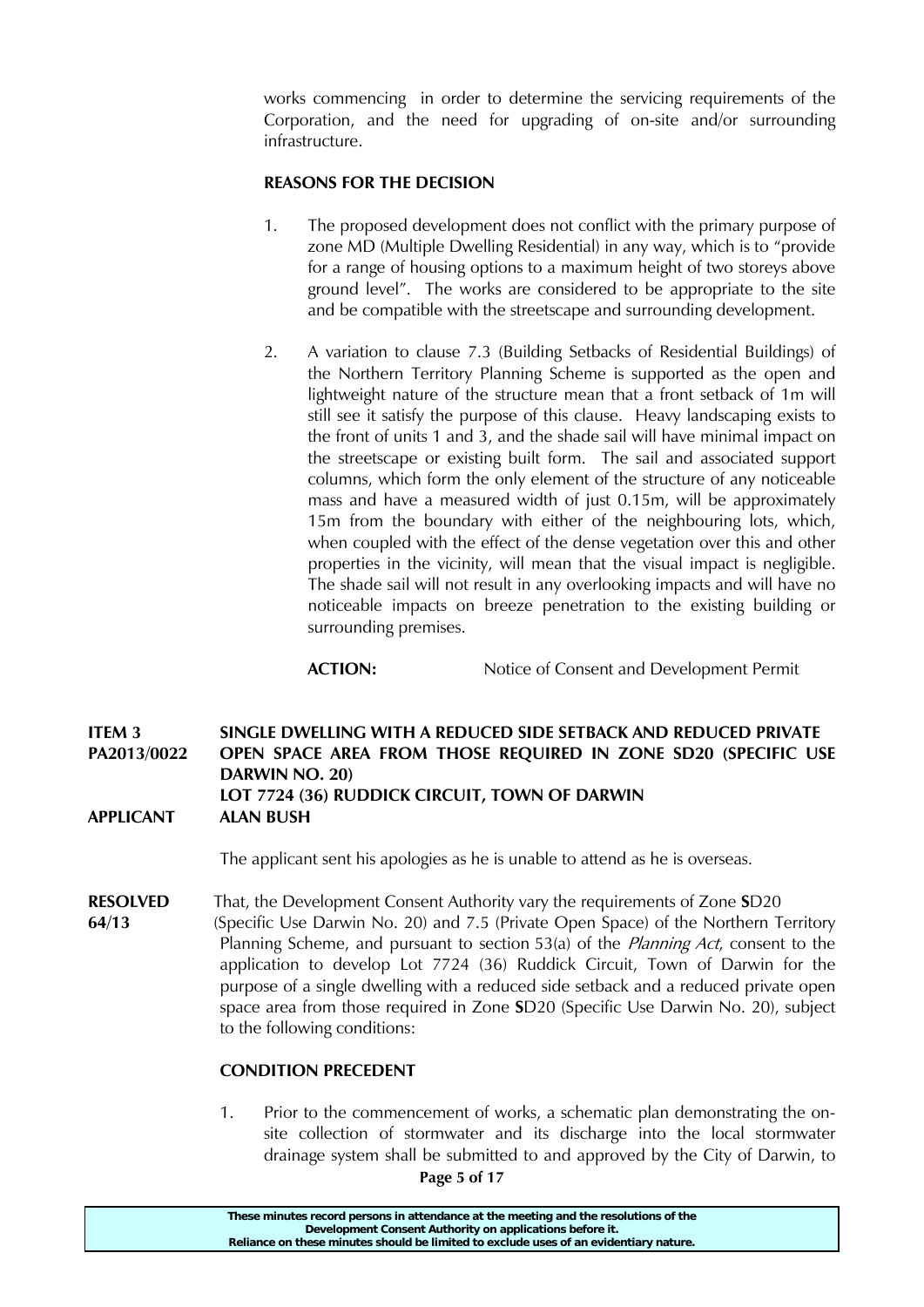the satisfaction of the consent authority. The plan shall include details of site levels and stormwater drain connection points.

## **GENERAL CONDITIONS**

- 2. The works carried out under this permit shall be in accordance with the drawings numbered 2013/0022/1 through to 2013/0022/6, endorsed as forming part of this permit.
- 3. Any developments on or adjacent to any easements on site shall be carried out to the requirements of the relevant service authority to the satisfaction of the consent authority.
- 4. The owner of the land must enter into agreements with the relevant authorities for the provision of water supply, drainage, sewerage and electricity facilities to the land shown on the endorsed plan in accordance with the authorities' requirements and relevant legislation at the time.
- 5. The kerb crossovers and driveways to the site approved by this permit are to meet the technical standards of the City of Darwin, to the satisfaction of the consent authority.
- 6. The owner shall:
- (a) remove disused vehicle and/ or pedestrian crossovers;
- (b) provide footpaths/ cycleways;
- (c) collect stormwater and discharge it to the drainage network; and
- (d) undertake reinstatement works; all to the technical requirements of and at no cost to the City of Darwin, to the satisfaction of the consent authority.
- 7. All air conditioning condensers are to be appropriately screened from public view, located so as to minimise thermal and acoustic impacts on neighbouring properties and condensate disposed of to ground level in a controlled manner to the satisfaction of the consent authority.
- 8. Storage for waste disposal bins is to be provided to the requirements of the City of Darwin, to the satisfaction of the consent authority.
- 9. Soil erosion control and dust control measures must be employed throughout the construction stage of the development to the satisfaction of the consent authority.
- 10. No polluted and/or sediment laden run-off is to be discharged directly or indirectly into City of Darwin drains or to any watercourse.

# **NOTES:**

**Page 6 of 17**  1. The Power and Water Corporation advises that the Water and Sewer Services  $D$ evelopment Section (landdevelopmentnorth@powerwater.com.au) Power Network Engineering Section (powerconnections@powerwater.com.au) should be contacted via email a minimum of 1 month prior to construction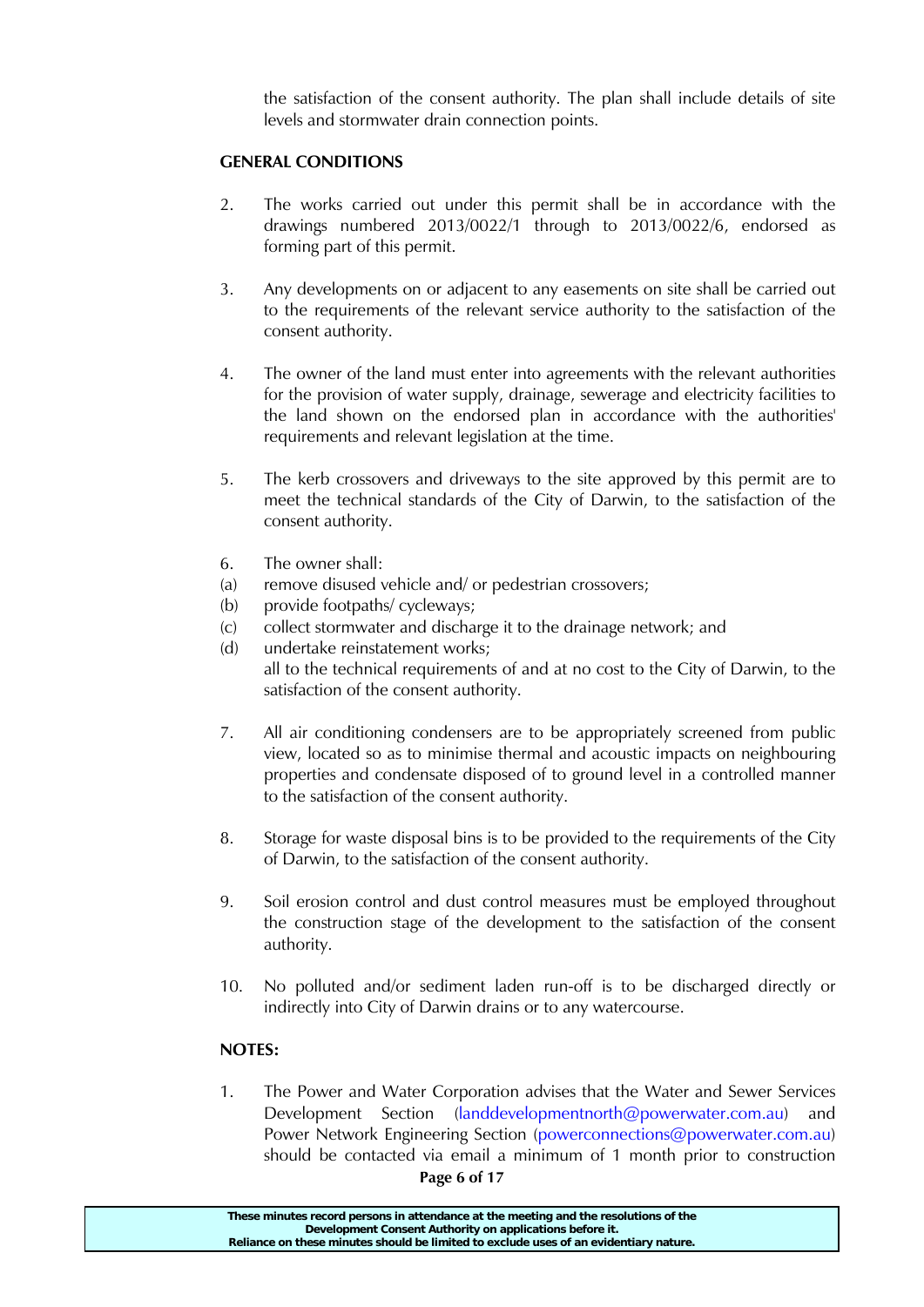works commencing in order to determine the Corporation's servicing requirements, and the need for upgrading of on-site and/or surrounding infrastructure.

- 2. A "Permit to Work Within a Road Reserve" may be required from the City of Darwin before commencement of any work within the road reserve.
- 3. Professional advice regarding implementation of soil erosion control and dust control measures to be employed throughout the construction phase of the development is available from the Department of Land Resource Management.
- 4. The Environment Protection Agency of the Department of Lands, Planning and the Environment advises that construction work should be conducted in accordance with the Agency's Noise Guidelines for Development Sites. The guidelines specify that on-site construction activities are restricted to between 7am and 7pm Monday to Saturday and 9am to 6pm Sunday and Public Holidays. For construction activities outside these hours refer to the guidelines for further information.

# **REASONS FOR THE DECISION**

- 1. The proposed single storey dwelling is consistent with the purpose of Zone **S**D20 (Specific Use Darwin No. 20) of the Northern Territory Planning Scheme, being to facilitate the subdivision, use and development of the land as a residential estate.
- 2. The relatively small size and irregular shape of the subject lot, location of a light pole in line with the preferred garage location, and the location of the adjoining dwelling setback 1.5m from eastern boundary (where a zero setback is permitted), is considered to represent a special circumstance. These factors act to cumulatively constrain the development of a reasonably sized dwelling whilst complying with the building envelope approved for the property and various requirements of the NT Planning Scheme.
- 3. A variation to the building envelope approved for the lot under Zone **S**D20 (Specific Use Darwin No. 20) is acceptable as the proposed dwelling is consistent with the purposes of Zone **S**D20 and setbacks in general. The garage would be well set back from the front property boundary and the building line would be consistent and compatible with existing development in the street. The front facade of the dwelling and garage are well articulated and include varied building materials. The garage is therefore unlikely to have an adverse visual impact in terms of building massing when viewed from the street and the adjoining property. The reduced setback along the eastern side is unlikely to compromise breeze penetration or facilitate overlooking as there will still be a minimum of 3m to the adjoining dwelling. It is considered both practical and acceptable to locate the public open space at the rear of the dwelling as it connects to the main living areas and takes advantage of the Darwin CBD skyline, providing an extension of the function of the dwelling and is consistent with the purpose of the clause.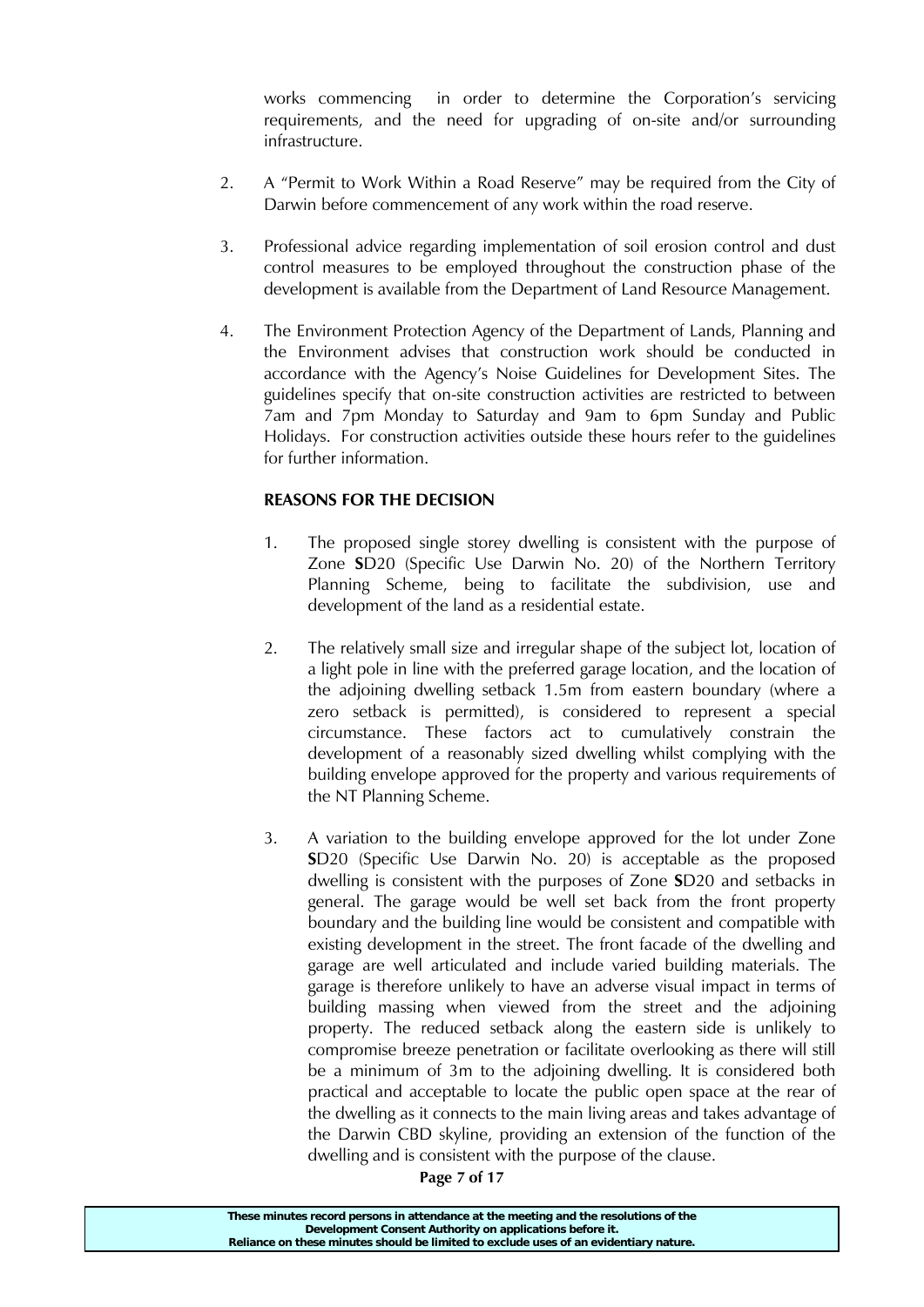4. A variation to Clause 7.5 in regard to the non-compliant private open space dimensions is acceptable due to the minor nature of the noncompliance. The private open space area exceeds the  $50m<sup>2</sup>$  minimum size requirement and its dimensions are considered both practical and acceptable as it connects to the main living areas and takes advantage of the Darwin CBD skyline, providing an extension of the function of the dwelling and is consistent with the purpose of the clause.

**ACTION:** Notice of Consent and Development Permit

## **ITEM 4 SHOPS AND OFFICES IN A 20 STOREY BUILDING PLUS 1 LEVEL OF BASEMENT PA2012/0985 CAR PARKING AND CAR PARKING AT LEVELS 1, 2 & 3 LOTS 2311, 2312, 5313, 5314 & 5565 (23) & (21) THE MALL, (6A) & (6) WEST LANE & (19) THE MALL, TOWN OF DARWIN APPLICANT MKEA ARCHITECTS PTY LTD**

DAS tabled an addendum – a detailed plan of ground floor

 Mr Ross Connolly (MKEA Architects) and Mr Mark Jagla (Paspaley Properties) attended.

Mr Connolly tabled two photos of the proposed screening for the carpark.

**RESOLVED** That, the Development Consent Authority reduce the car parking requirement from **65/13** 495 bays to 413 bays pursuant to Clause 6.5.2 (Reduction in Parking Requirements) of the Northern Territory Planning Scheme and that, the Development Consent Authority vary the requirements of Clauses 6.3.2 (Volumetric Control in Central Darwin), 6.3.3 (Urban Design Requirements in Central Darwin), 6.5.1 (Parking Requirements), 6.5.3 (Parking Layout) and 6.6 (Loading Bays) of the Northern Territory Planning Scheme, and pursuant to section 53(a) of the *Planning Act*, consent to the application to develop Lots 2311, 2312, 5313, 5314 & 5565 Town of Darwin (19, 21 & 23 The Mall and 6 & 6A West Lane, Darwin City) for the purpose of shops and offices in a 20 storey building plus 1 level of basement car parking and car parking at levels 1, 2 & 3, subject to the following conditions:

## **CONDITIONS PRECEDENT**

- 1. Prior to the endorsement of plans and prior to commencement of works (including site preparation), amended plans to the satisfaction of the consent authority must be submitted to and approved by the consent authority. When approved, the plans will be endorsed and will then form part of the permit. The plans must be drawn to scale with dimensions and two copies must be provided. The plans must be generally in accordance with the plans submitted with the application but modified to show:
- (a) Adequate access to the indoor substation, to the requirements of the Power and Water Corporation.
- (b) Dimensions of the indoor substation chamber, to the requirements of the Power and Water Corporation.

**Page 8 of 17**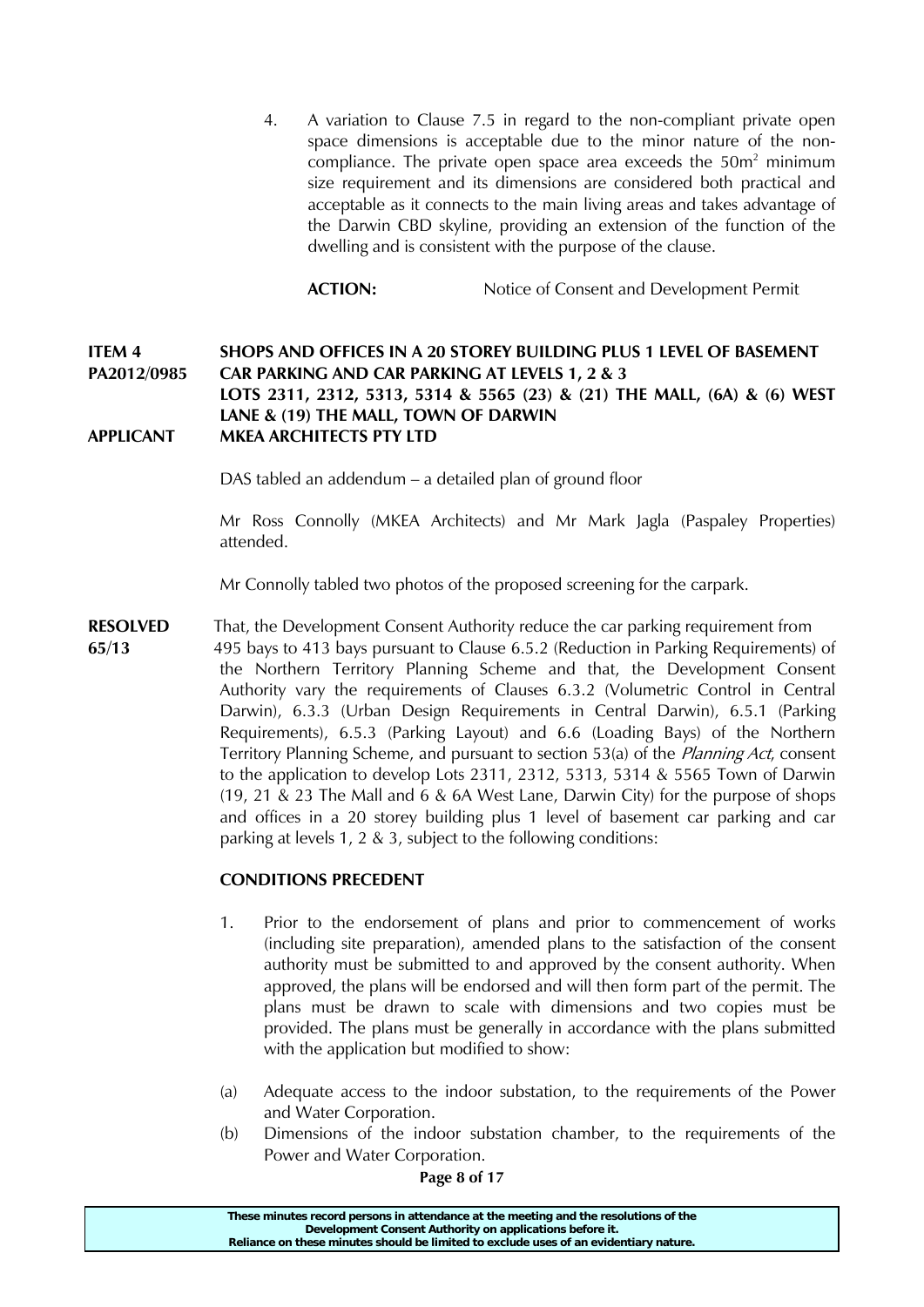- (c) The inclusion of awnings along the West Lane frontage of the site.
- (d) Full compliance with Clause 6.5.3 (Parking Layout) of the NT Planning Scheme, or the submission of an assessment of the car park layout by a traffic engineer confirming compliance with the relevant Australian Standards.
- (e) Further details of the screening proposed to the podium car park levels, and possible further treatment of the Smith Street Mall façade of the car park podium to mitigate its impact on the Mall as well as add variety and interest to the building.
- (f) Appropriate shower facilities as part of the cyclist end-of-trip facilities.
- 2. Prior to the endorsement of plans and prior to the commencement of works (including site preparation), the applicant is to submit a traffic impact assessment report prepared in accordance with the Austroads document 'Guide to Traffic Management Part 12: Traffic Impacts of Developments', with attention given to vehicular, pedestrian, cyclist and public transport issues and opportunities. The assessment should also address the proposed access arrangement, waste collection, the treatment of the Bennett Street/West Lane intersection and the inclusion of a right turn lane into West Lane from Bennett Street. The report is to be to the requirements of the City of Darwin, to the satisfaction of the consent authority.
- 3. Prior to the endorsement of plans and prior to the commencement of works (including site preparation) evidence must be provided demonstrating that the applicant has entered into agreements with the City of Darwin with regard to the proposed encroachments over Council land, to the satisfaction of the consent authority.
- 4. Prior to the endorsement of plans and prior to the commencement of works (including site preparation) evidence must be provided demonstrating that the applicant has entered into agreements with the City of Darwin and any other required party to reconfigure the existing easements registered over Lots 5312, 5313 and 5314, to accommodate the needs of all parties involved, to the satisfaction of the consent authority.
- 5. Prior to the endorsement of plans and prior to the commencement of works (including site preparation) written acknowledgement from the City of Darwin, Power and Water Corporation and NT Fire and Rescue Services confirming that the requirement for service provisions has been discussed with a view to minimise their impact on active street frontages must be provided to the satisfaction of the consent authority.
- 6. Prior to the endorsement of plans and prior to the commencement of works (including site preparation), a schematic plan demonstrating the on-site collection of stormwater and its discharge into the City of Darwin's stormwater drainage system shall be submitted to and approved by the City of Darwin, to the satisfaction of the consent authority. The plan shall include details of site levels and Council's stormwater drain connection point/s.
- 7. Prior to the endorsement of plans and prior to the commencement of works (including site preparation), the applicant is to submit a Waste Management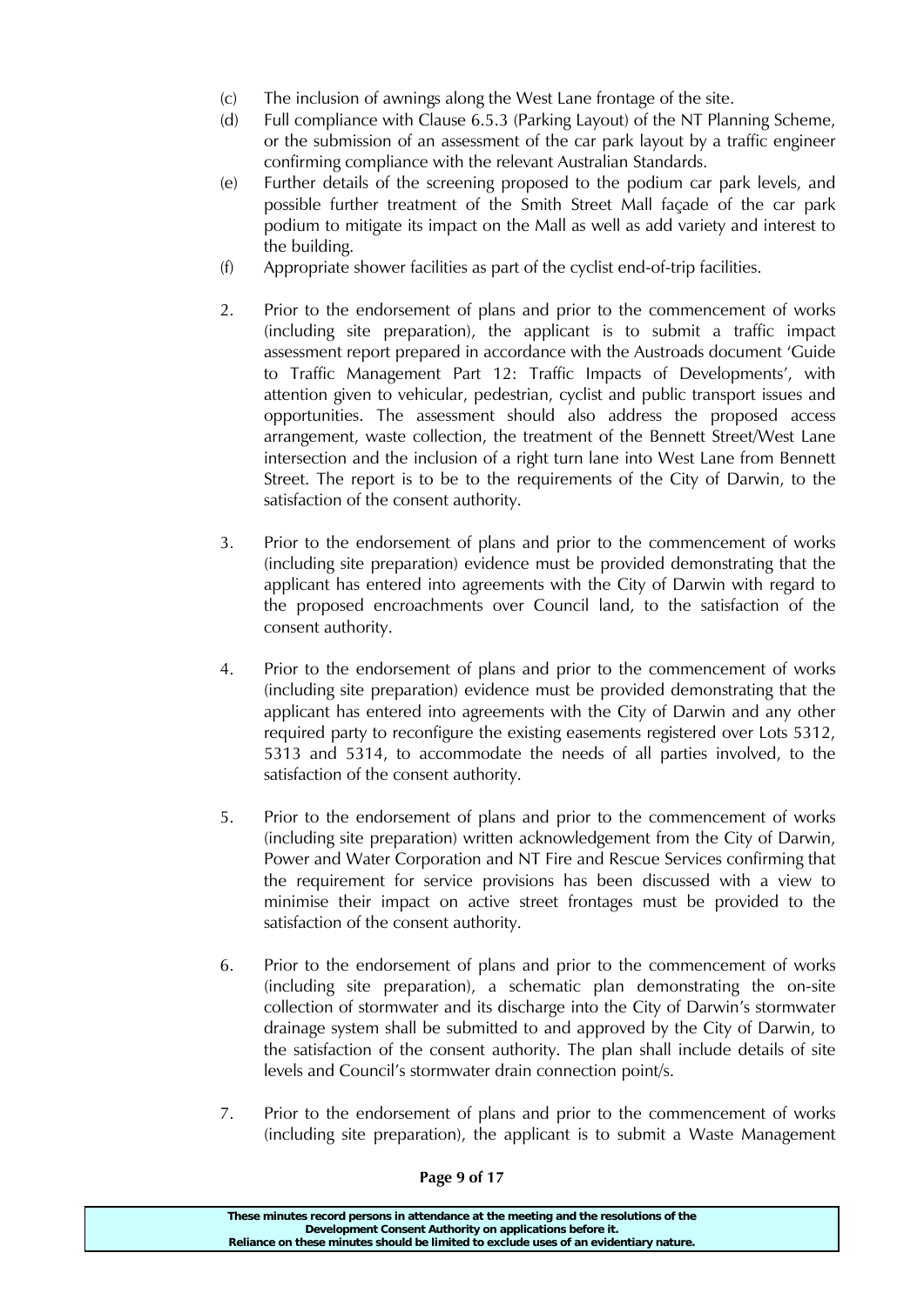Plan demonstrating waste disposal, storage and removal, to the requirements of the City of Darwin and to the satisfaction of the consent authority.

- 8. Prior to the commencement of works (including site preparation) a 'Comprehensive Traffic Management Plan' shall be prepared to the satisfaction of the Department of Transport's Public Transport Division, which addresses the ongoing provision of public transport services during construction.
- 9. Prior to the commencement of works, a Construction Management Plan (CMP) must be submitted for the demolition and construction phase of the development, to the requirements of the City of Darwin and to the satisfaction of the consent authority. When approved, the CMP will be endorsed and will then form part of the permit. The use must at all times be conducted in accordance with the endorsed plan. The CMP is to include, but is not limited to, the following:
- (a) Details of how waste management, pedestrian and vehicle traffic, construction related vehicle parking, use of City of Darwin land, stormwater drainage and haulage will be managed.

# **GENERAL CONDITIONS**

- 10. The works carried out under this permit shall be in accordance with the drawings endorsed as forming part of this permit.
- 11. Any developments on or adjacent to any easements on site shall be carried out to the requirements of the relevant service authority, to the satisfaction of the consent authority.
- 12. Any easements required for the reticulation of water supply, drainage, sewerage facilities, electricity or telecommunication services shall be provided in accordance with the relevant authority's requirements and applicable legislation at the time, at no cost to those authorities.
- 13. The owner of the land must enter into agreements with the relevant authorities for the provision of water supply, drainage, sewerage facilities, electricity and telecommunication networks to the land shown on the endorsed plan in accordance with the authorities' requirements and relevant legislation at the time.
- 14. An Occupancy Permit under the *Building Act* must not be issued until all land affected by the development (including land affected by building overhangs) has been consolidated and a new title issued for the consolidated lot and/or necessary easements for the building overhangs have been provided.
- 15. Before the use commences the owner must, in accordance with section 70(3) of the Planning Act, provide 413 car parking bays. In accordance with section 70(5) of the Planning Act, 119 of the required parking bays may be provided through the payment of a monetary contribution to the City of Darwin. The contribution is to be calculated in accordance with the requirements of section 70(6) of the Planning Act.

#### **Page 10 of 17**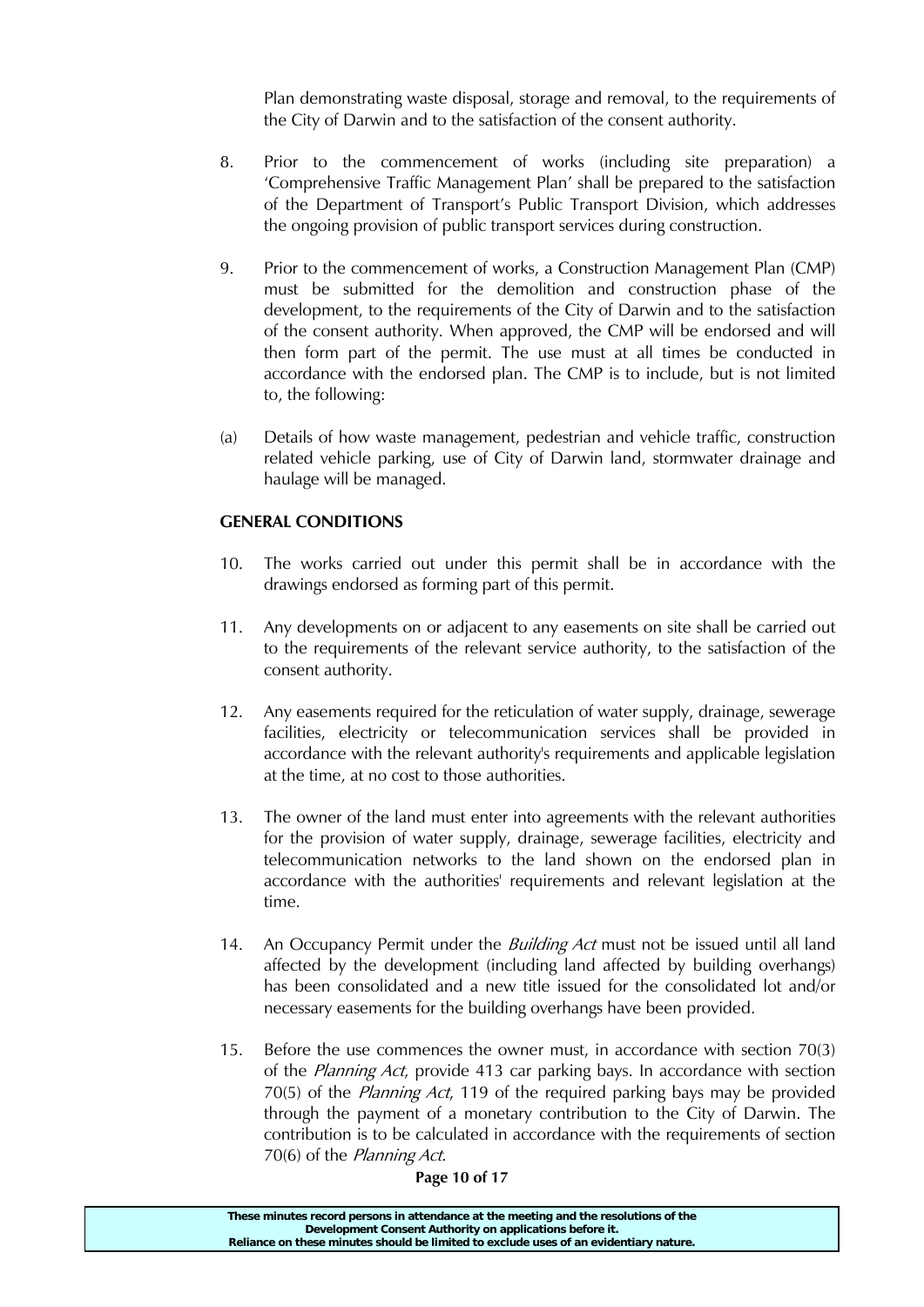- 16. Before the use commences the owner must, in accordance with Section 70(5) of the *Planning Act*, pay a monetary contribution to the City of Darwin for any on-street car parking bays on Bennett Street lost as a result of the development. The contribution is to be calculated in accordance with the requirements of Section 70(6) of the *Planning Act*.
- 17. Before the use commences the owner must, in accordance with Part 6 of the Planning Act, pay a monetary contribution to the City of Darwin for the upgrade of local stormwater infrastructure, in accordance with its Stormwater Contribution Plan.
- 18. Storage for waste disposal bins is to be provided to the requirements of the City of Darwin and the Department of Health, to the satisfaction of the consent authority.
- 19. All works recommended by the Traffic Impact Assessment are to be completed to the requirements of the City of Darwin.
- 20. All proposed works impacting on Bennett Street and West Lane are to be designed, supervised and certified on completion by a practicing and registered civil engineer, and shall be in accordance with the standards and specifications of the City of Darwin. Drawings must be submitted to the City of Darwin for approval and no works are to commence prior to approval and the receipt of a "Permit to Work Within a Road Reserve".
- 21. All pipes, fixtures, fittings and vents servicing any building on the site must be concealed in service ducts or otherwise hidden from view to the satisfaction of the consent authority.
- 22. All substation, fire booster and water meter arrangements are to be appropriately screened to soften the visual impact of such infrastructure on the streetscape, to ensure that the infrastructure is sympathetic to and blends in with the design of the building. Details will need to be resolved to the satisfaction of the consent authority in consultation with the Power and Water Corporation, and NT Fire and Emergency Services.
- 23. Before the occupation of the development starts, the areas set-aside for the parking of vehicles and access lanes as shown on the endorsed plans must be:
- (a) constructed;
- (b) drained;
- (c) line marked to indicate each car space and all access lanes; and
- (d) clearly marked to show the direction of traffic along access lanes and driveways;
- to the satisfaction of the consent authority. Car spaces, access lanes and driveways must be kept available for these purposes at all times.
- 24. The car parking shown on the endorsed plans must be available at all times for the exclusive use of the occupants of the development and their visitors/ clients.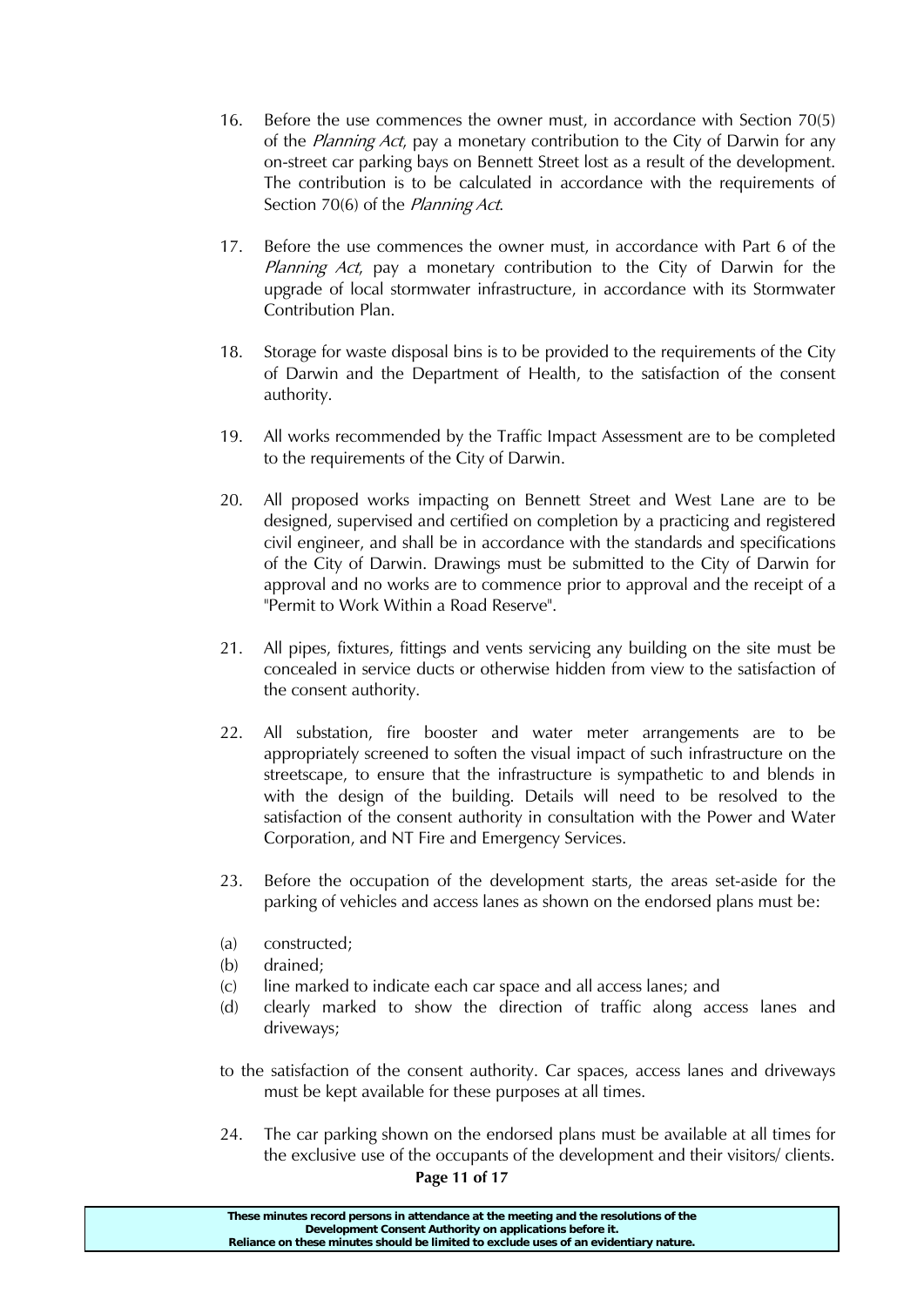- 25. The loading and unloading of goods from vehicles must only be carried out on the land within the designated loading bays and must not disrupt the circulation and parking of vehicles on the land.
- 26. The kerb crossovers and driveways to the site approved by this permit are to meet the technical standards of the City of Darwin, to the satisfaction of the consent authority.
- 27. The owner shall:
	- (a) remove disused vehicle and/ or pedestrian crossovers;
	- (b) provide footpaths/cycleways;
	- (c) collect stormwater and discharge it to the drainage network; and
	- (d) undertake reinstatement works;

 all to the technical requirements of and at no cost to the City of Darwin, to the satisfaction of the consent authority.

- 28. External lighting must be designed, baffled and located so as to prevent any adverse effect on adjoining land to the satisfaction of the consent authority.
- 29. Soil erosion control and dust control measures must be employed throughout the construction stage of the development to the satisfaction of the consent authority.
- 30. No polluted and/or sediment laden run-off is to be discharged directly or indirectly into City of Darwin drains or to any watercourse.
- 31. The ground level lobby is to be accessible by the general public Monday to Friday between 7:30am and 5:30pm.

# **NOTES:**

- 1. The Power and Water Corporation advises that the Water and Sewer Services Development Section (landdevelopmentnorth@powerwater.com.au) and Power Network Engineering Section (powerconnections@powerwater.com.au) should be contacted via email a minimum of 1 month prior to construction works commencing in order to determine the Corporation's servicing requirements, and the need for upgrading of on-site and/or surrounding infrastructure.
- 2. The Power and Water Corporation advises that Water and Sewerage System Extension Policy (WASSEP) and other charges apply to this development.
- 3. The Power and Water Corporation advises that the developer will need to make an application to discharge trade waste to Power and Water's sewerage system.
- 4. The development and use hereby permitted should be designed, constructed, registered and operated in accordance with the Building Code of Australia, the NT Public Health Act and Regulations, the NT Food Act and the National Food Safety Standards.

## **Page 12 of 17**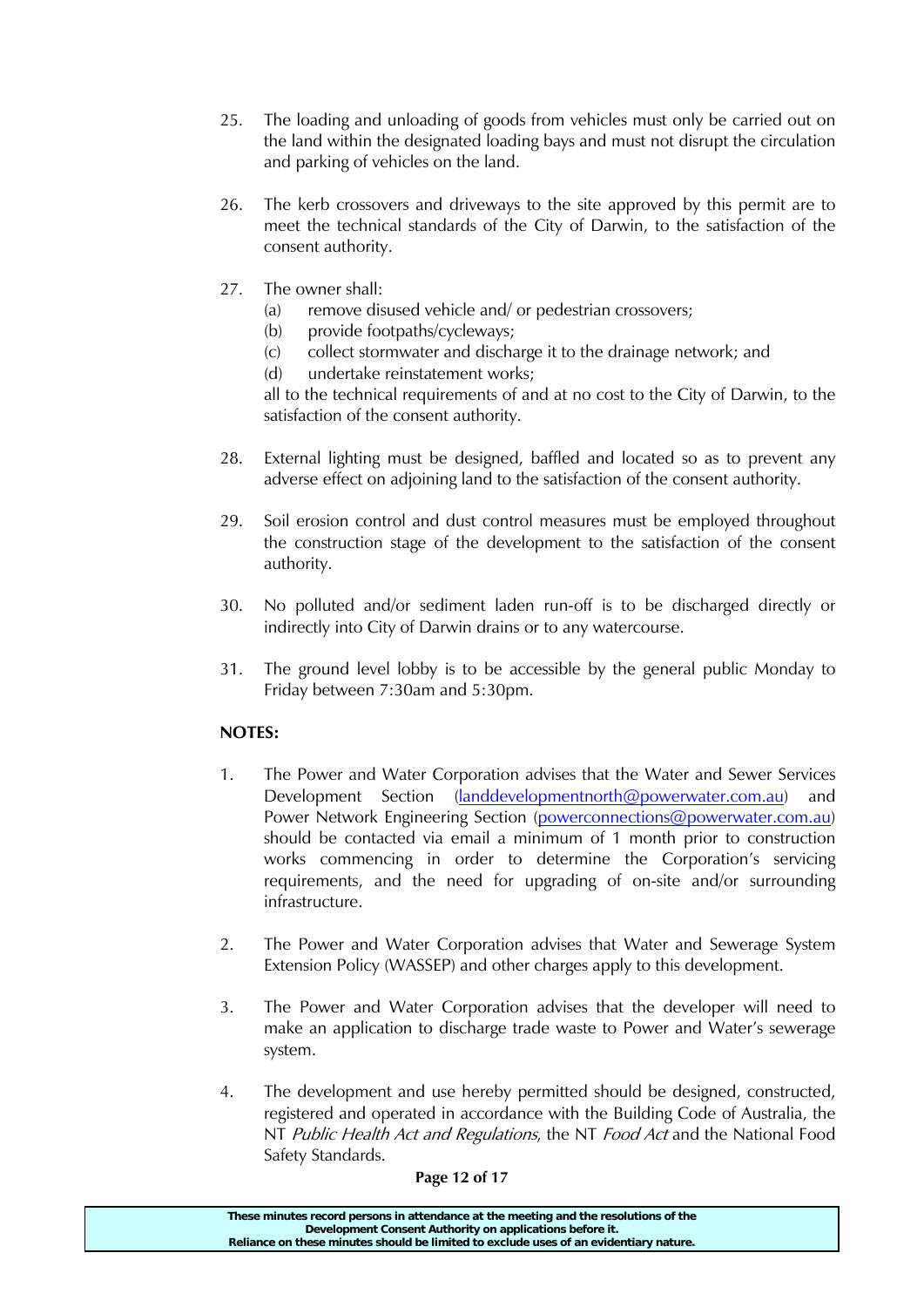- 5. Notwithstanding the approved plans, all signage is subject to City of Darwin approval, at no cost to the City of Darwin.
- 6. Notwithstanding the approved plans, any proposed works (including landscaping and structures) within or over City of Darwin's road reserve and land is subject to City of Darwin approval and shall meet all of City of Darwin's requirements, to the satisfaction of the General Manager of Infrastructure, City of Darwin, and at no cost to City of Darwin.
- 7. Professional advice regarding implementation of soil erosion control and dust control measures to be employed throughout the construction phase of the development is available from the Department of Land Resource Management.
- 8. The Environmental Protection Agency of the Department of Lands, Planning and the Environment advises that construction work should be conducted in accordance with the Agency's 'Noise Guidelines for Development Sites'. The guidelines specify that on-site construction activities are restricted to between 7am and 7pm Monday to Saturday and 9am to 6pm Sunday and Public Holidays. For construction activities outside these hours refer to the guidelines for further information.
- 9. You are advised to contact the relevant service provider prior to construction works commencing in order to determine the relevant telecommunication network servicing requirements for the development, including the potential requirement to provide fibre ready telecommunication facilities.
- 10. Telstra advises that the developer is required to contact "Dial Before You Dig" prior to any development commencing to obtain a location of the Telstra Network and arrange for any relocation if required.
- 11. The Department of Defence has advised that separate approval is required should any permanent or temporary structures exceed 90 metres above ground level.
- 12. Darwin International Airport has advised that separate approval is required should any temporary structures infringe the OLS (147m AHD) and PANS-OPS surfaces (122m AHD).
- 13. The permit holder is advised that it is an offence to disturb or destroy prescribed archaeological places without consent under the *Heritage Act*. Should any heritage or archaeological material be discovered during the clearing operation, cease operation and please phone Heritage Conservation Services of the Department of Lands, Planning and the Environment.

# **REASONS FOR THE DECISION**

1. The proposal is consistent with the primary purpose of Zone CB (Central Business), being to provide for a diversity of activities including administrative, judicial, professional, office, entertainment, cultural,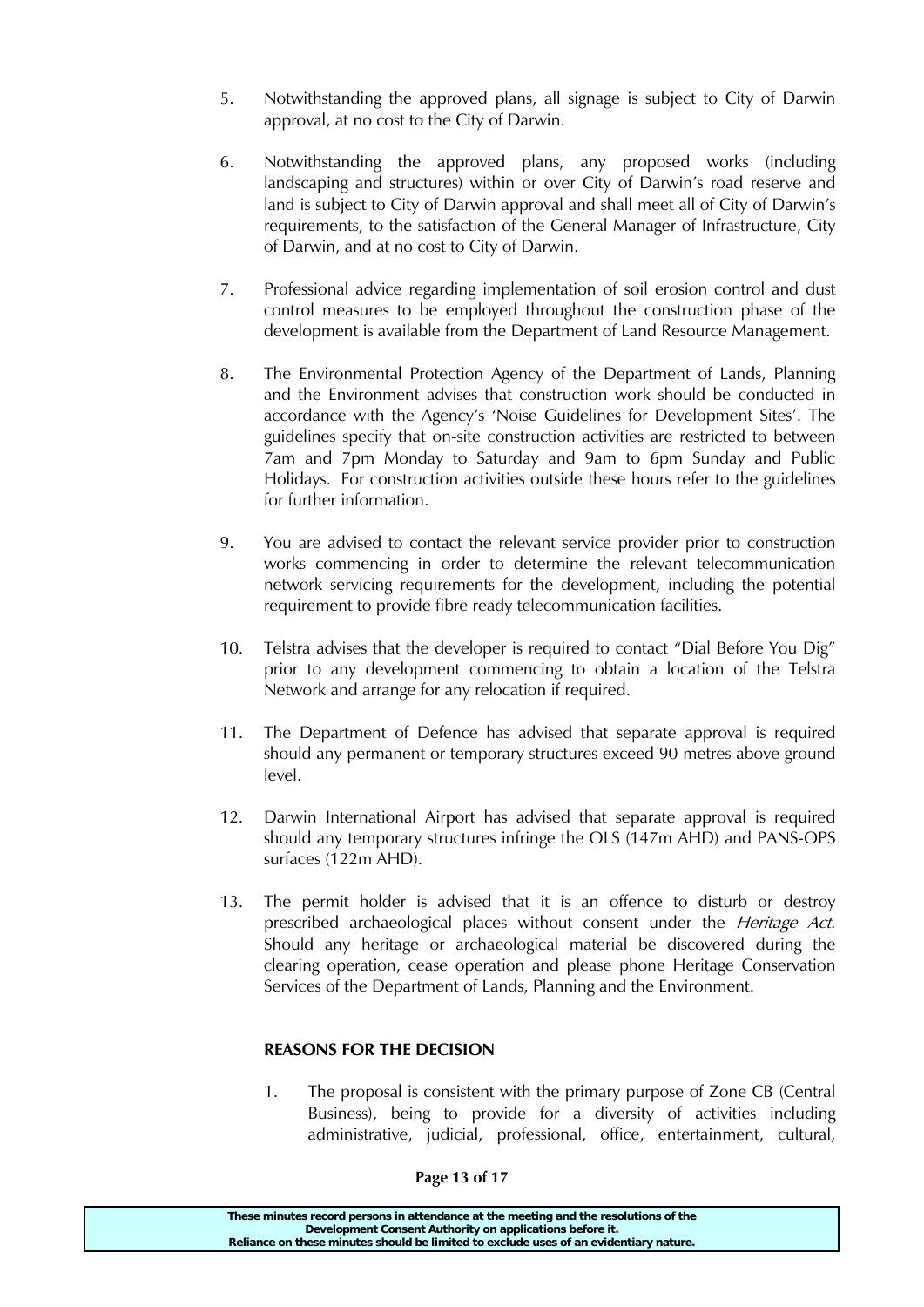residential, retail and other business activities, with a commitment to the separation of incompatible activities.

2. A variation to the volumetric controls of Clause 6.3.2 (Volumetric Control in Central Darwin) of the Northern Territory Planning Scheme is acceptable as the development is generally consistent with the purpose of the clause. Whilst the proposed design might impact potential view corridors from certain points, it would also maximise view corridors from other points due to the elliptical shape of the tower and only partial coverage of the site. Development of this unusual L-shaped site in accordance with the volumetric controls of the clause would likely result in a more regular built form with a more even coverage of the site, which would not necessarily represent a better outcome in terms of maximising view corridors and breeze penetration, whereas the proposed elliptical shape of the tower is considered to respond positively to the purpose of the clause.

 The site is bounded by roads and public thoroughfares on three sides, and the location of the tower within the site and the nature of surrounding development is such that the setback non-compliances would not compromise the privacy of residents of any future residential development on adjacent and nearby properties.

- 3. A variation to Clause 6.3.3 (Urban Design Requirements in Central Darwin) in regard to the lack of awnings along the extent of the former Commercial Bank colonnade is acceptable, as the addition of awnings to this structure would detract from its heritage character. The building's ground floor lobby would maintain a sheltered pedestrian link between the Smith Street Mall and Bennett Street during business hours.
- 4. Pursuant to Clause 6.5.2 (Reduction in Parking Requirements), a reduction of 20 of the car parking spaces required is acceptable due to the provision of bicycle parking. Considering the large scale of the office component and various Australian bicycle parking guidelines, the development generates a legitimate demand for the 80 bicycle spaces, for which (at a rate of 1 less car space per 4 bicycle bays provided), a reduction of 20 car parking spaces is considered justified. The provision of bicycle parking and associated end-of-trip facilities would reduce demand for car parking.
- 5. Pursuant to Clause 6.5.2 (Reduction in Parking Requirements), a reduction of 6 of the car parking spaces required is acceptable due to the provision of motorcycle parking. The development is considered to generate a legitimate demand for 20 motorcycle bays, for which (at a rate of 1 less car space for every 3 motorcycle bays provided), a reduction of 6 car parking spaces is considered justified. The provision of motorcycle parking in appropriately sized bays would reduce the use of full sized car parking spaces used for motorcycle parking.
- **Page 14 of 17**  6. Pursuant to Clause 6.5.2 (Reduction in Parking Requirements) and taking into account subclauses 51 (h), (n), (p) and (r) of the *Planning Act*, a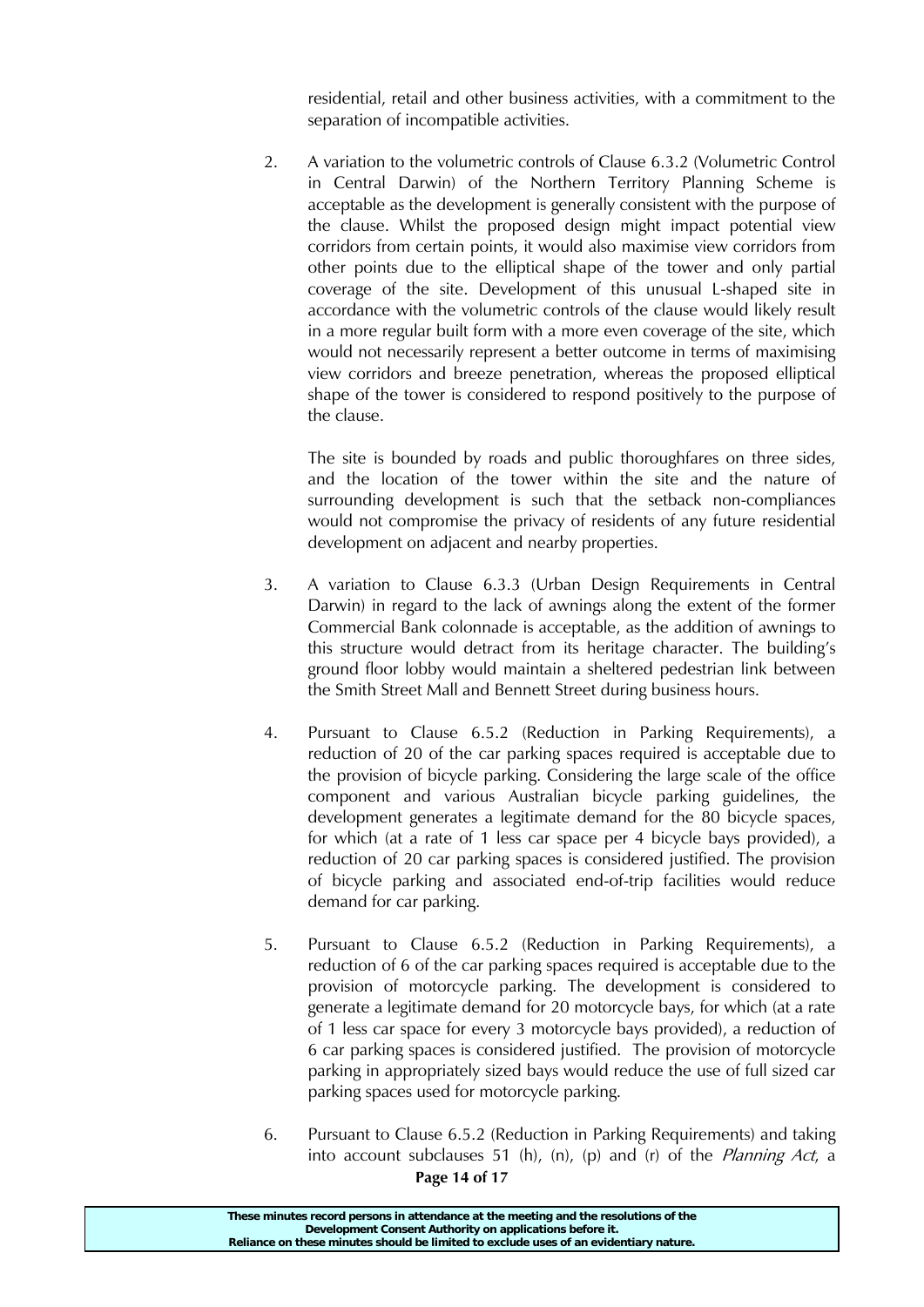reduction of 56 of the car parking spaces required is acceptable, 56 being the additional number of car parking spaces that could have been provided if the car park podium extended to the eastern corner of the site. Whilst the original section of the colonnade is not listed on the NT Heritage Register, it is still considered appropriate that its retention be considered under this clause as grounds for a reduction in parking required, given its obvious heritage value.

 Were the podium to extend to the eastern corner, it would likely overshadow the colonnade and result in an adverse impact on the Smith Street Mall/Bennett Street streetscapes and public realm, which would conflict with the reasoning behind the retention of the colonnade.

- 7. A variation to the on-site provision of car parking spaces required under Clause 6.5.1 (Parking Requirements) is acceptable as a payment in lieu to the City of Darwin for 119 spaces, which will ensure that car parking will be made available in the locality in the long term. The provision of parking for commercial uses in a publicly accessible and centralised pool promotes land use efficiency and improves the availability of parking to the full community.
- 8. A variation to Clause 6.6 (Loading Bays) is acceptable considering the scale of the ground floor shop tenancies proposed and the predominant office use of the building. The loading area proposed is considered capable of accommodating the size and number of loading vehicles expected for a development of this nature.
- 9. The provision of awnings along the West Lane frontage of the site is required as Clause 6.3.3 (Urban Design Requirements in Central Darwin) of the Northern Territory Planning Scheme requires buildings in central Darwin to provide awnings to streets for the full extent of the site frontage which allow for the planting and growth of mature trees within the road reserve.

Furthermore, Clause 8.2 (Commercial and other Developments in Zones...CB...) states that the design of buildings in Zone CB (Central Business) should "*provide protection for pedestrians from sun and rain"*.

- 10. Full compliance with Clause 6.5.3 (Parking Layout) of the NT Planning Scheme, or the submission of an assessment of the car park layout by a traffic engineer confirming compliance with the relevant Australian Standards, is required to ensure that the car parking areas are appropriately designed for their intended purpose.
- 11. Further details of the screening proposed to the podium car park levels is required to ensure that the podium would be sympathetic to the character and amenity of Smith Street Mall, Bennett Street and West Lane.
- **Page 15 of 17**  12. Amended plans demonstrating the inclusion of appropriate shower facilities are required as Clause 8.2 (Commercial and other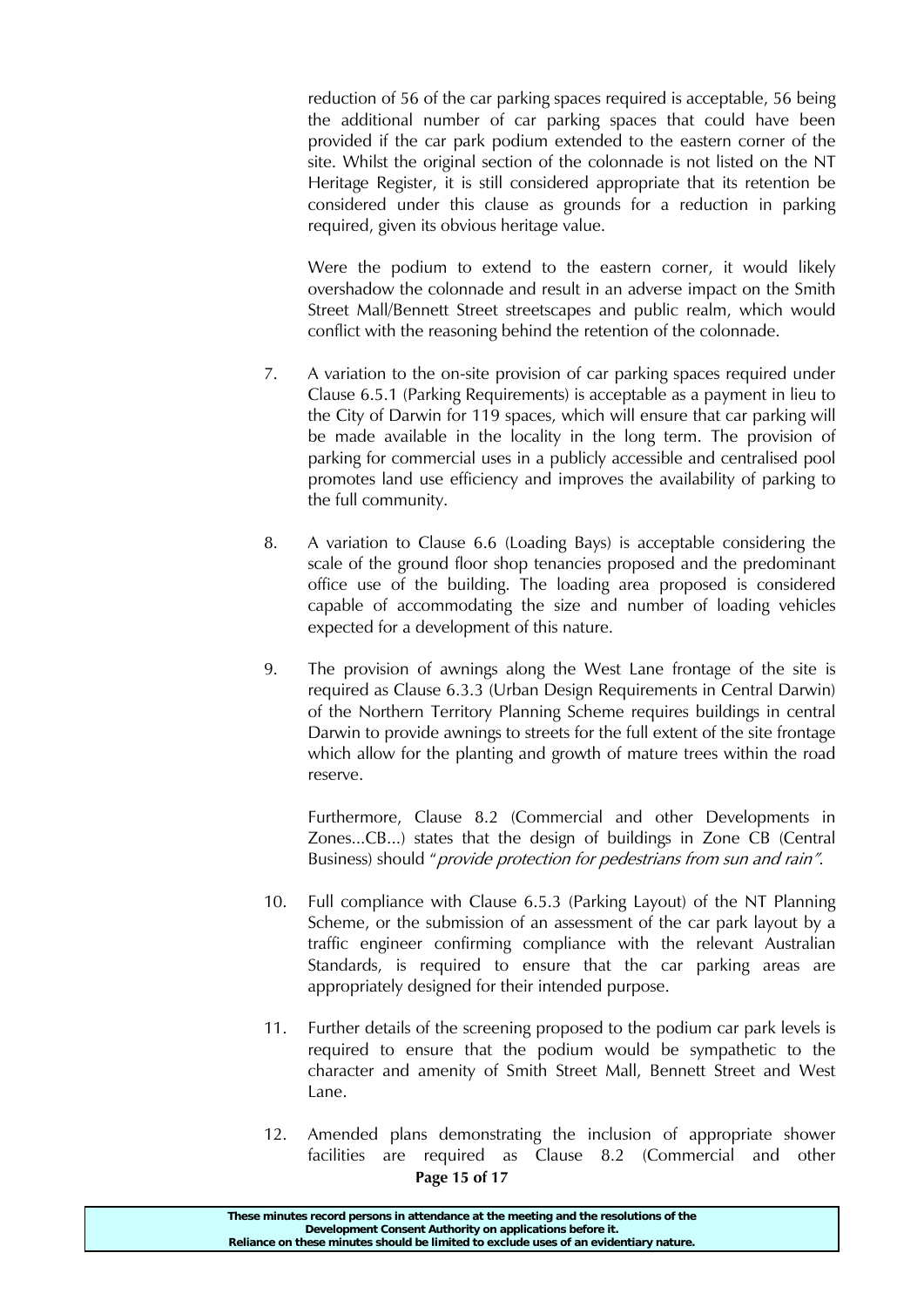Developments in Zone...CB...) states that the design of buildings in Zone CB (Central Business) should "provide bicycle access, storage facilities and shower facilities".

- 13. As the authority responsible for the management of the local road network, the City of Darwin has requested a Traffic Impact Assessment to assess the potential traffic impacts of the development.
- 14. Evidence of agreements with the City of Darwin and any other necessary party is required in regard to the proposed encroachment of the building and possible relocation of bins and parking in the rear service lane (Lots 5312, 5313 & 5314), as this is City of Darwin property.
- 15. Written acknowledgement is required from certain service authorities to confirm that site servicing requirements have been discussed with a view to maximising active frontages, thereby ensuring that site servicing has been fully provided for and the proposed amount of active frontage is maintained.
- 16. Stormwater and waste management plans are required as the City of Darwin has advised that it is the sole authority responsible under the Local Government Act and associated bylaws for stormwater drainage and waste management, and as such has requested details of the collection of stormwater run-off and waste storage and removal.
- 17. A Construction Management Plan (CMP) and comprehensive Traffic Management Plan are required to address concerns raised by the City of Darwin and the Department of Transport (Public Transport Division) regarding traffic and stormwater management and the ongoing provision of public transport services during the construction phase of the development.

**ACTION:** Notice of Consent and Development Permit

### **ITEM 5 VARIATION - ADDITION OF 500 SOLAR PANELS TO THE ROOF OF THE PA2008/0711 EXISTING SHOPPING CENTRE LOT 9773 (159) DICK WARD DRIVE, TOWN OF NIGHTCLIFF APPLICANT PROPA PTY LTD**

DAS tabled an addendum – comments from the Department of Defence.

Mr Ben Haffenden (Propa Pty Ltd) attended.

- **RESOLVED** That, pursuant to section 57(3) of the *Planning Act*, the Development Consent **66/13** Authority consent to the application to vary condition 1 of DP03/0048 and to include an additional condition (condition 12) for the purpose of solar panel additions to an existing shopping centre.
	- 12. Any additions to the roof of the building are not to present a safety hazard to the operations of the Darwin International Airport and RAAF Base Darwin, to

**Page 16 of 17**